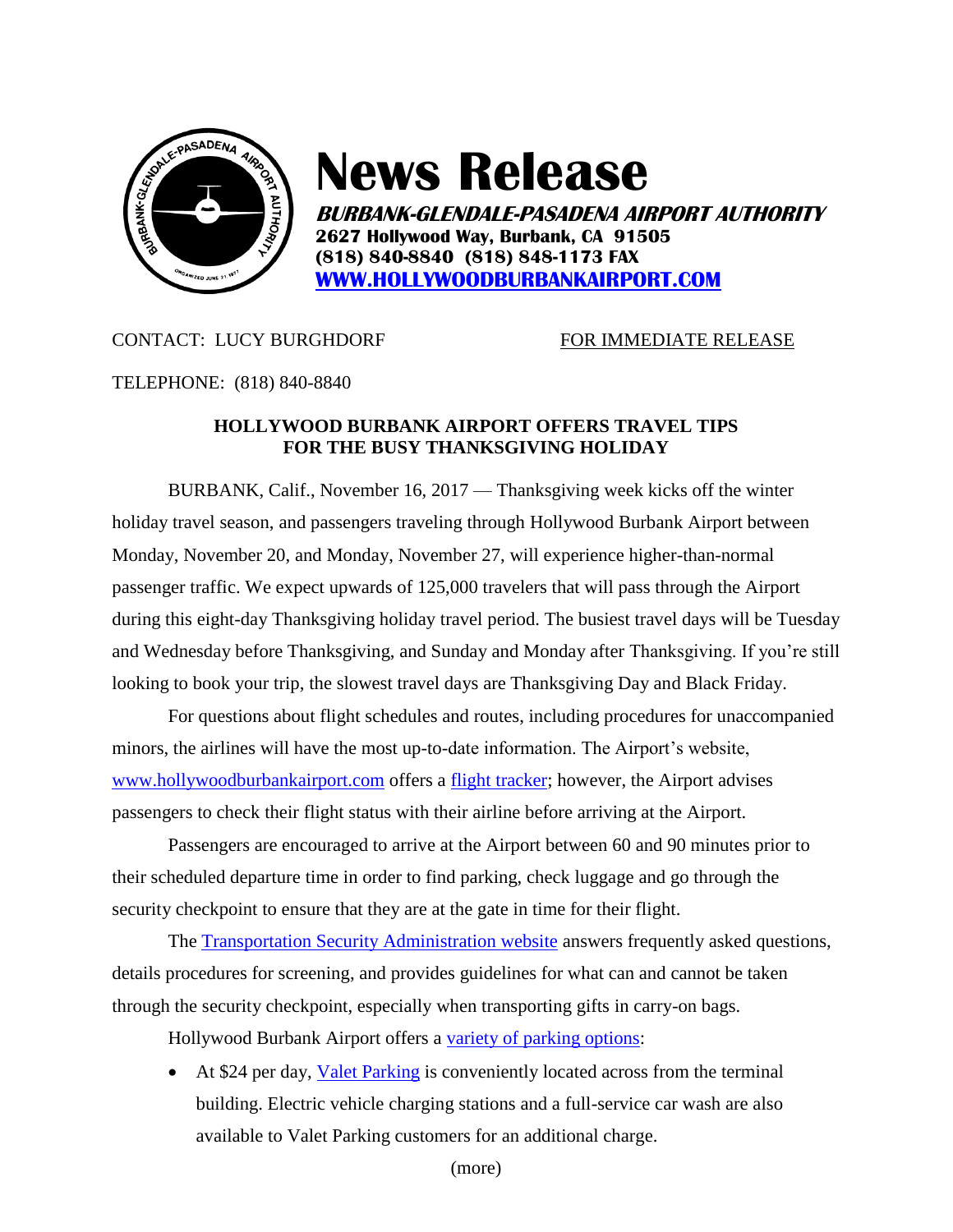## HOLLYWOOD BURBANK AIRPORT HOLIDAY TRAVEL 11/16/17  $2 - 2 - 2 - 2$

- [Economy Lots A and C,](https://hollywoodburbankairport.com/parking/long-term-parking/) respectively priced at \$10 per day and \$12 per day, are located within a quarter-mile of the terminal building. Free, round-the-clock shuttle service is offered between Economy Lots A and C and the terminal. Between the hours of 4 a.m. and 12 a.m. midnight, this shuttle service operates approximately every 10 minutes. Passengers who park in Lots A and C between the decreasedfrequency hours of midnight and 4 a.m. can call (818) 565-1308 to request a pick-up. Lots A and C now offer a ticketless parking option for passengers who prefer not to keep track of a parking ticket.
- [Covered Lot G](https://hollywoodburbankairport.com/parking/long-term-parking/) is within walking distance of the terminal building and is priced at \$23 per day. Lot G also offers a ticketless parking option for passengers who prefer not to keep track of a parking ticket.
- $\bullet$  [Economy Lot E](https://hollywoodburbankairport.com/parking/long-term-parking/) is located adjacent to the Short Term Parking Structure, within walking distance of the terminal building, and is priced at \$24 per day.
- The [Short Term Parking Structure](https://hollywoodburbankairport.com/parking/short-term-parking/) is located across from the terminal building and is for customers who plan on accompanying passengers to the terminal or waiting to greet passengers at the baggage claim areas. Rates are \$3 for the first 30 minutes, \$5 for an hour and \$32 per day.

The Airport's [Twitter feed](https://twitter.com/fly_BUR) provides up-to-date information about parking availability. Since the previous holiday travel season, the Airport Authority has relocated the pick-up points for some ground transportation companies. Most notably, the Airport's rideshare company pick-up point is now located at the ground transportation island closest to the Terminal B entrance. The **Airport website** provides additional information for rideshare drivers and passengers, including maps and instructional videos.

Non-commercial drivers who are dropping off or picking up passengers at the curb should drive forward to the curbside area near Terminal B, which typically has more space available for vehicles to pull up. Additionally, during peak travel times, the option to drop off passengers in Valet will be made available.

Drivers who plan to accompany a passenger to the security screening checkpoint or wait for a passenger at the baggage claim should park in the [Short Term Parking Structure,](https://hollywoodburbankairport.com/parking/short-term-parking/) located within walking distance of the terminals.